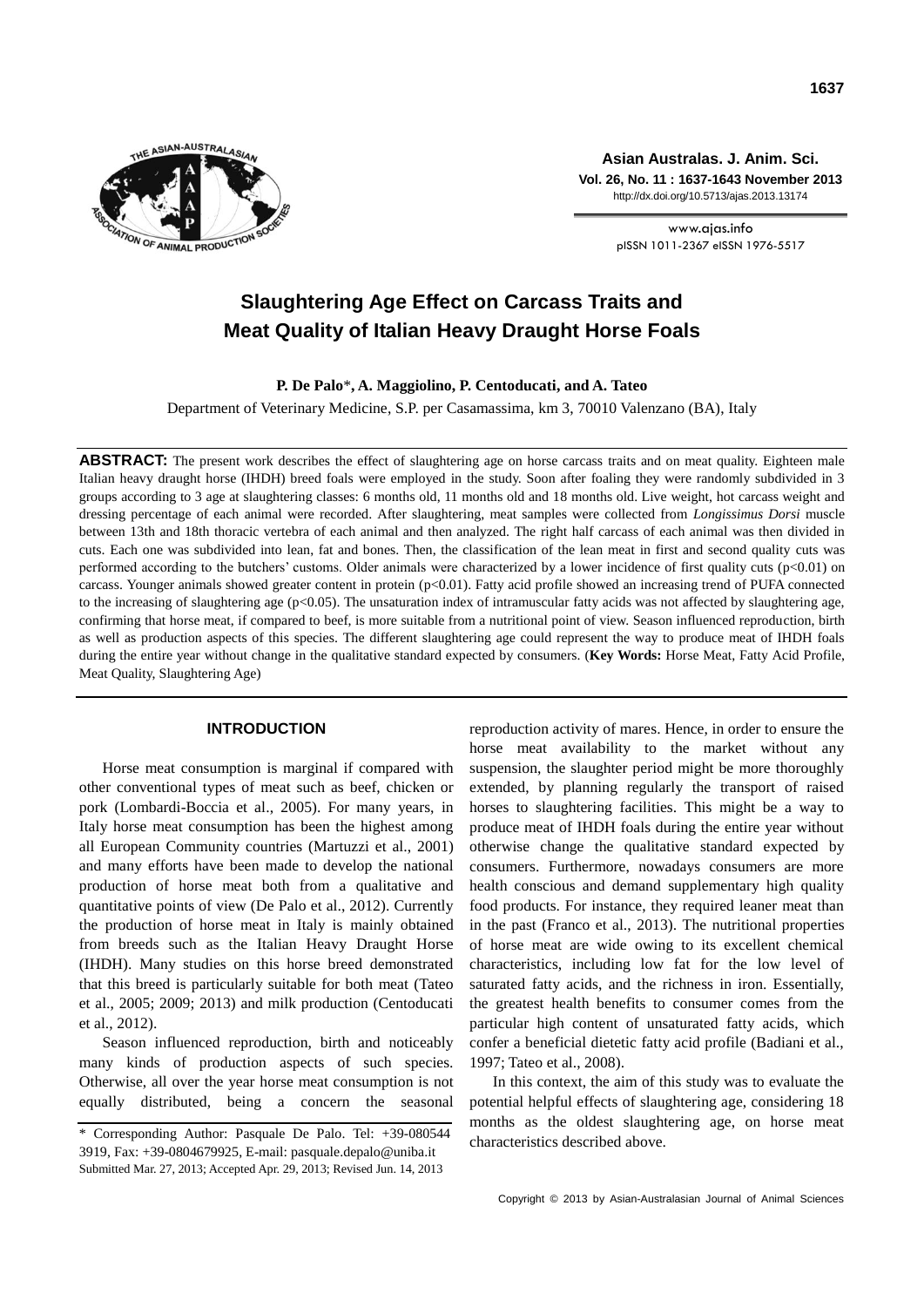# **MATERIALS AND METHODS**

#### **Animals**

A total of 18 males IHDH breed foals were employed in the study. Soon after foaling, they were randomly subdivided in 3 groups according to age at slaughtering classes: 6 months old, 11 months old and 18 months old. The foals regularly assumed colostrum and were naturally suckled. From their second day of life, they followed their dams to the grazing areas for almost 6 h/d. The foals were weaned at 4 months old, and then were kept in 3 indoor stalls (one for each experimental group), with a space allowance of 6  $m<sup>2</sup>$  per head. Each group received a ration subdivided in three daily meals. The composition of the feed administered was the same during all the experimental trial and for the three experimental groups. It was composed with 35% of oat hay and 65% of commercial feed (rolled corn 33%, soybean meal 21%, wheat bran 17%, rolled barley 13.5%, rolled oats 13.5%, vitamin and mineral integration 2%).

#### **Slaughtering and treatment of samples**

Live weight (LW) of each animal was measured 1 h before slaughtering. They were slaughtered in a national accredited slaughterhouses, according to current EU regulations (Council Directive of the European Union 95/221EC).

After slaughtering, hot carcass weight (CW) was measured and dressing percentage (DP) was calculated, then carcasses were kept in a chilling room at  $4^{\circ}$ C for 48 h. Samples of Longissimus dorsi (LD) muscle between 13th and 18th thoracic vertebra (about 500 g for each sample) were taken for analysis. These samples were transported at 4C to the laboratory and analyzed within two hours. Moreover, the right half carcass was dissected in cuts and each one was subdivided into lean, fat and bones according to De Palo et al. (2009). The classification of the lean meat in first and second quality cuts was performed according to the traditionally Italian butchers' customs: hind leg, neck, briskets and bacon were classified as second quality cuts, steaks, loin, fore leg and tenderloin were classified as first quality cuts.

## **Meat analysis**

Meat proteins were measured with the ISO 937:1978 method (ISO, 1978); intramuscular fat was determined with the ISO 1443:1973 method (ISO, 1973) and ash was calculated with the ISO 936:1998 method (ISO, 1998). Every muscle and subcutaneous tissue sample was homogenized with a mixture chloroform and methanol (1:2, vol/vol) solution for the extraction of total lipids from intramuscular and subcutaneous fat, according to the method described by Bligh and Dyer (1959).

The water holding capacity (WHC) was measured using the centrifugation method according to Bouton et al. (1971). 0.3g specimen was collected from each sample and then was centrifuged at  $60,000 \times g$  for 1 h. After centrifugation, the samples were dried and weighed again, and the centrifugation loss was calculated as the difference in weight before and after centrifugation.

For the cooking loss determination, cubic meat pieces with 1.5 cm per side were weighed (initial weight, Wi) and then cooked in plastic bags in water bath at  $80^{\circ}$ C until they reached the internal temperature of  $75^{\circ}$ C, measured by a copper constantin fine-wire thermocouple fixed in the geometrical center of the sample (Model 5SC-TT-T-30-36, Omega Engineering Inc., Stamford, CT). Cooked samples were cooled, dried from fluids and reweighed (final weight, Wf). The cooking loss was calculated as a percentage of weight loss:  $[(Wi-Wf)/Wi] \times 100$  (Bertram et al., 2003).

Post thawing losses were calculated as the difference in weight before freezing and after thawing. Each sample was weighed before the freezing process (initial weight, Wi) and after thawing process. The post thawing losses were calculated according the following formula: [(Wi-Wf)/Wi]  $\times$ 100.

Each cooked lean sample was tested for Warner-Bratzler Shear Force (WBSF). The samples were cooked in plastic bags up to an internal temperature of  $70^{\circ}$ C for 3 min in a water bath at 85°C (measured with a copper constantin finewire thermocouple, Model 5SC-TT-T-30–36, Omega Engineering Inc., Stamford, CT, fixed in the geometrical center of the sample). The WBSF was measured using an Instron 1140 apparatus (Instron, High Wycombe, UK) interfaced with a computer, using a crosshead speed of 50 mm/min and a load cell of 50 N. The cut sample had a cylindrical shape with a diameter of 1.27 cm. The cut was parallel to the muscle fiber direction. The force-deformation curve obtained was used to calculate meat hardness. Shear force was determined perpendicular to the fiber direction. Each sample was sheared 3 times, and the arithmetic mean of the data registered from each sample was subjected to further statistical analysis.

Fatty acid methyl esters (FAME) were prepared by transesterification, using methanol in the presence of 3% hydrochloric acid in methanol (vol/vol). Fatty acid methyl esters were analyzed using a Trace GC Thermo Quest Gas Chromatograph (Thermo Electron, Rodano, Milan, Italy) equipped with a flame ionization detector. The derivatives were separated on a capillary column (Supelco SP-2380 fused-silica column, 30-m length, 0.25-mm i.d., and 0.20 mm film thickness). The injector and the detector temperatures were held at 260°C. Column oven program temperatures were as follows:  $T1 = 80^{\circ}$ C hold 1 min;  $T2 =$ 150°C ramp at 15°C/min, hold 2 min; T3 = 220°C ramp at  $5^{\circ}$ C/min, hold 2 min; T4 = 250 $^{\circ}$ C ramp at 15 $^{\circ}$ C/min, hold 5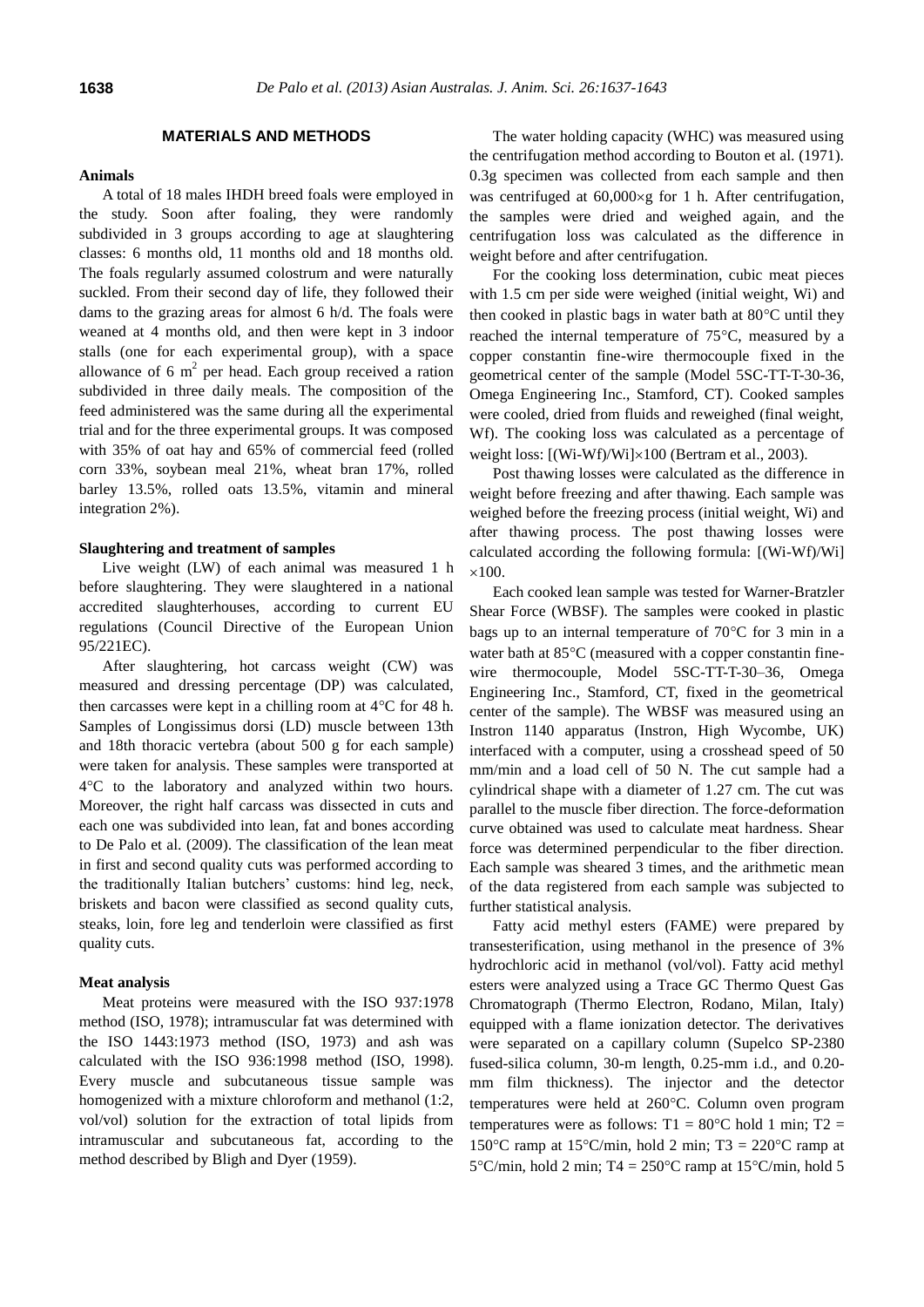min. The flow rate of the carrier gas (He) was set at 0.8 mL/min. Identifications of FAME were based on the retention times of reference compounds (Sigma-Aldrich, St. Louis, MO) and mass spectrometry. Fatty acid composition was expressed as the percentage of total FAME.

Collagen was extracted following the Sӧrensen (1981) method. Determination of 4-hydroxyproline was performed according to the procedure suggested by Kindt et al. (2003) using electrospray mass spectrometry (LCQ Thermo Electron, CA, Waltham, MA) to avoid any derivatization step.

### **Statistical analysis**

The collected data were subjected to analysis of variance by employing the Statistical Analysis System software (SAS, 1998) and the General Linear Model (GLM) procedure, using the age at slaughtering as independent variable. All the results here reported were expressed as least square means and mean standard errors.

# **RESULTS AND DISCUSSION**

The slaughtering performances are reported in Table 1. Live weight (LW) was naturally affected by age at slaughtering (p<0.001) showing an increasing trend. Consequently, the live weight trend affected carcass weight (CW), which increased along as the increasing of slaughtering age  $(p<0.001)$ . On the contrary, dressing percentage (DP) was not affected ( $p > 0.05$ ), although there was an increasing trend with the raising slaughtering age. Similar results were reported by Franco et al. (2013) and Lanza et al. (2009) studying the effect of cross breeding and finishing diet on horse carcass. Authors observed a significant effect on LW and CW but not on DP. Dissimilar results were reported by Sarries and Beriain (2005). By studying the slaughtering of Barguete horses at 16 and 24 months they did not observed any effect of age at slaughter on CW; however a significant effect was observed on DP. Mainly, DP values obtained by IHDH foals (70.03 to 73.90%) were higher than the 63.3% observed by Sarries and Beriain (2005) in Barguete foals, related to the 59% observed in Sanfratellano horses and Haflinger horses, and then to the 50% observed by Franco et al. (2013) in Galician Mountain horses.

The examination carcass quality showed higher incidence of front quarter, a lower incidence of hind quarter and lean in horses slaughtered at  $18$  months ( $p<0.001$ ). Moreover, those carcasses showed an increasing fat incidence with the age raise at slaughtering  $(p<0.001)$ . However, lean and bone incidence of IHDH foal carcasses reported in this paper were respectively greater and lower than that observed by Znamirowska and Stanislawczyk (2005) and Znamirowska (2005) in polish foals. In fact, they showed that lean incidence on horse carcass ranged from 68.45% to 60.63%, and was lower than what was observed in IHDH foals (68.23 to 75.83%). However, horse represented the species with higher lean incidence compared to other species employed for meat production (Znamirowska, 2005). Horses slaughtered at 18 months were characterized by a higher percentage of fat  $(p<0.01)$ (Table 2) and a lower incidence of meat or bone or both meat and bone (p<0.01), aspects more evident on hind and fore leg, neck and briskets. These results could be explained by a different use of metabolic energy by foals of different age. In fact, while the older animals tended to convert energy in adipose tissue, the younger animals tended to transfer energy in muscle (Tateo et al., 2008; De Palo et al., 2009). These reasons could explain the lower incidence of

Table 1. Live weight (LW), carcass weight (CW), dressing percentage (DP), carcass composition and first quality cuts incidence of foals slaughtered at 6, 11, and 18 months

|                                     | Age             |                    |                     |              | <b>SEM</b> |
|-------------------------------------|-----------------|--------------------|---------------------|--------------|------------|
|                                     | 6 months        | 11 months          | 18 months           | Significance |            |
| $LW$ (kg)                           | $320.58^{A}$    | $456.45^{\rm B}$   | 568.87 <sup>C</sup> | ***          | 6.13       |
| $CW$ (kg)                           | $223.74^{A}$    | $329.42^{\rm B}$   | $421.58^C$          | ***          | 3.10       |
| $DP(\%)$                            | 70.03           | 72.60              | 73.90               | ns.          | 1.03       |
| Carcass composition (%)             |                 |                    |                     |              |            |
| Front quarter                       | $35.12^{\rm A}$ | $35.43^{A}$        | $43.57^{\rm B}$     | ***          | 0.43       |
| Hind quarter                        | $65.21^{A}$     | $65.07^{A}$        | $56.10^{B}$         | ***          | 0.66       |
| Lean                                | $75.83^{A}$     | $75.03^{A}$        | $68.23^{B}$         | ***          | 0.79       |
| Fat                                 | $12.84^{A}$     | $15.95^{\rm B}$    | $19.98^C$           | ***          | 0.41       |
| Bone                                | $11.68^{A}$     | $9.55^{B}$         | $11.45^{\text{A}}$  | ***          | 0.36       |
| First quality incidence (%)         |                 |                    |                     |              |            |
| 1st quality <sup>1</sup> on carcass | 58.13Aa         | $60.57^{Ab}$       | $52.80^{B}$         | ***          | 0.61       |
| 1st quality on front quarter        | $57.42^{\rm A}$ | 55.78 <sup>a</sup> | 53.77 <sup>Bb</sup> | $***$        | 0.65       |
| 1st quality on hind quarter         | $69.36^{A}$     | $73.52^{Ba}$       | $70.93^{b}$         | $**$         | 0.75       |

Different letters in the same line show statistical differences (A, B, C p<0.01; a, b p<0.05). Significance: \*\*\* p<0.001, \*\* p<0.01, ns = Not significant.  $1$  1st quality cuts = Steacks I-VIII, Loin+Steacks IX-XVIII, Fore leg and Tenderloin.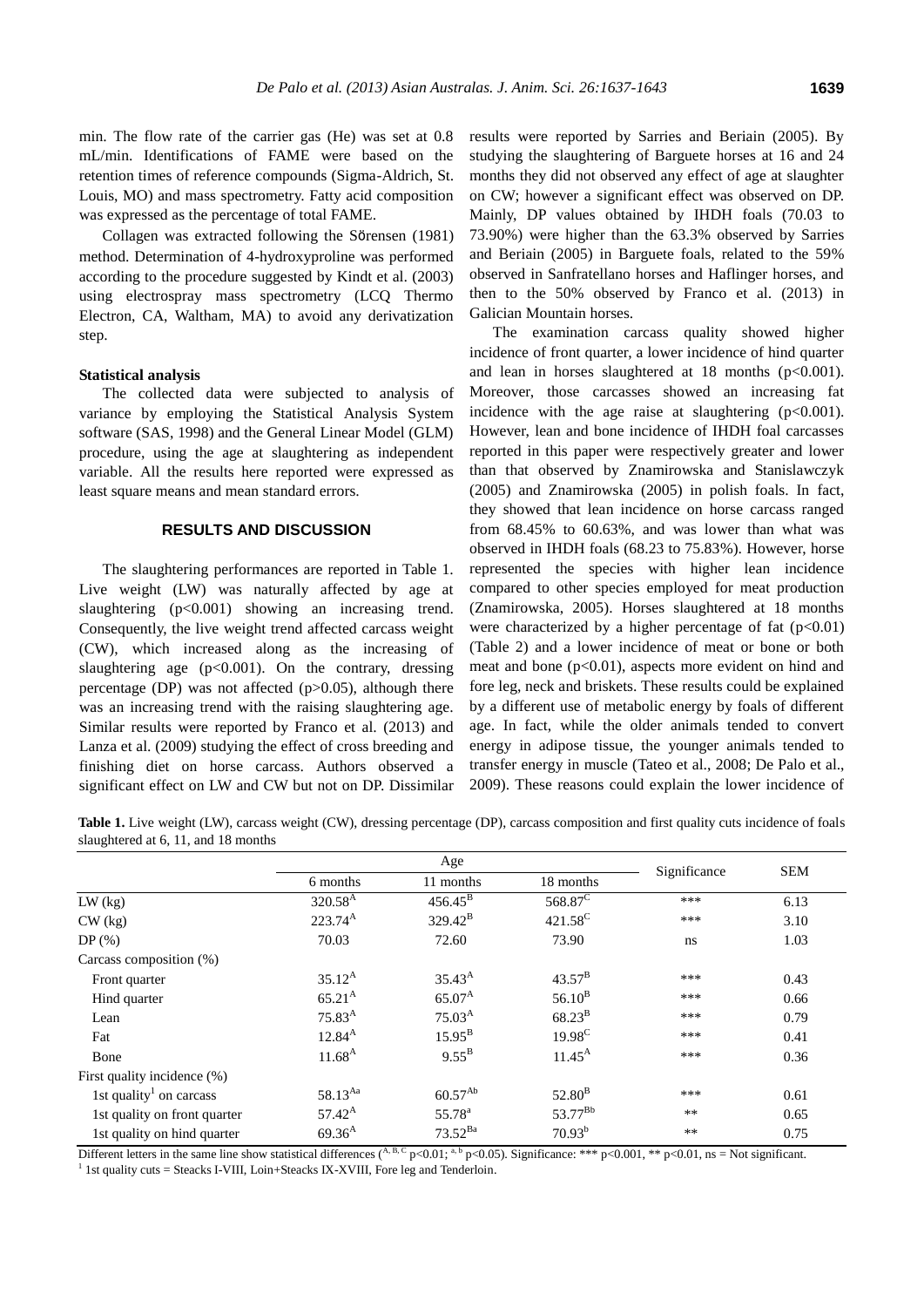|                          | Age                |                     |                    |              | <b>SEM</b> |
|--------------------------|--------------------|---------------------|--------------------|--------------|------------|
|                          | 6 months           | 11 months           | 18 months          | Significance |            |
| Hind leg                 | $17.47^{A}$        | $15.32^{B}$         | $15.57^{B}$        | ***          | 0.17       |
| Meat $(\%)$              | $68.56^{a}$        | 71.27 <sup>b</sup>  | $68.05^{\text{a}}$ | $\ast$       | 0.79       |
| Fat $(\%)$               | $9.93^{A}$         | $9.77^{A}$          | $14.10^{B}$        | ***          | 0.30       |
| Bone $(\%)$              | $21.87^{A}$        | $19.47^{B}$         | $17.52^C$          | ***          | 0.32       |
| Neck                     | $9.48^{A}$         | $8.98^{A}$          | $13.75^{\rm B}$    | ***          | 0.22       |
| Meat $(\%)$              | $80.42^{Aa}$       | $77.37^{Ab}$        | $71.15^{\rm B}$    | ***          | 0.97       |
| Fat $(\%)$               | $7.64^{\rm A}$     | $11.12^{B}$         | $19.77^{\circ}$    | ***          | 0.24       |
| Bone $(\%)$              | $12.28^{A}$        | $12.02^{A}$         | 8.80 <sup>B</sup>  | ***          | 0.38       |
| <b>Briskets I-VIII</b>   | $3.71^{A}$         | $6.42^{\mathrm{B}}$ | $9.78^{\circ}$     | ***          | 0.07       |
| Meat and bone (%)        | 93.73 <sup>A</sup> | $82.32^{B}$         | $83.55^{\rm B}$    | ***          | 0.91       |
| Fat $(\%)$               | 6.61 <sup>A</sup>  | $18.18^{B}$         | $16.17^C$          | ***          | 0.49       |
| <b>Briskets IX-XVIII</b> | 4.49 <sup>A</sup>  | $6.85^{\mathrm{B}}$ | $5.52^{\circ}$     | ***          | 0.08       |
| Meat and bone (%)        | $97.71^{\text{A}}$ | $77.93^{\rm B}$     | $64.88^{\circ}$    | ***          | 0.87       |
| Fat $(\%)$               | $2.62^{\rm A}$     | $22.57^{\rm B}$     | 34.78 <sup>C</sup> | ***          | 0.34       |
| <b>Steacks I-VIII</b>    | $4.46^{A}$         | $4.75^{\rm B}$      | $4.47^{A}$         | $**$         | 0.06       |
| Meat and bone (%)        | 69.78 <sup>A</sup> | 94.87 <sup>B</sup>  | 95.98 <sup>B</sup> | ***          | 0.91       |
| Fat $(\%)$               | $30.56^{A}$        | $5.63^B$            | $3.68^C$           | ***          | 0.43       |
| Loin+Steacks IX-XVIII    | $9.08^{A}$         | $8.47^{\mathrm{B}}$ | $11.85^C$          | ***          | 0.14       |
| Meat and bone (%)        | 97.84Aa            | 94.47 <sup>Ab</sup> | $73.72^{\rm B}$    | ***          | 0.97       |
| Fat $(\%)$               | $2.50^{A}$         | 6.03 <sup>B</sup>   | $25.95^{\circ}$    | ***          | 0.23       |
| Bacon                    | $12.50^{A}$        | $9.60^{\rm B}$      | $8.57^{\circ}$     | ***          | 0.15       |
| Meat $(\%)$              | $67.36^{A}$        | $49.73^{B}$         | 58.67 <sup>C</sup> | ***          | 0.89       |
| Fat $(\%)$               | $32.97^{\rm A}$    | $50.77^{B}$         | $41.02^C$          | ***          | 0.74       |
| Fore leg                 | $35.70^{A}$        | $36.42^{A}$         | $23.10^{B}$        | ***          | 0.43       |
| Meat $(\%)$              | $72.80^{Aa}$       | 75.88 <sup>Ab</sup> | $66.60^{B}$        | ***          | 0.75       |
| Fat $(\%)$               | $11.38^{A}$        | $13.32^{a}$         | $16.75^{\rm Bb}$   | **           | 1.04       |
| Bone $(\%)$              | $16.15^{A}$        | $11.28^{B}$         | $16.30^{A}$        | $**$         | 0.88       |
| Tenderloin               | 2.56               | 2.55                | 2.77               | ns           | 0.12       |
| Meat $(\%)$              | 86.62              | 85.60               | 89.37              | ns           | 2.05       |
| Fat $(\%)$               | 13.72              | 14.90               | 10.30              | ns           | 1.85       |

**Table 2.** Cuts incidence (%) and their tisular composition (%) of foals slaughtered at 6, 11 and 18 months

Significance: \*\*\* p<0.001, \*\* p<0.01, \* p<0.05, ns = Not significant.

Different letters in the same line show statistical differences  $(A, B, C, p<0.01;$ <sup>a, b</sup> p<0.05).

first quality cuts on the carcass of horses slaughtered at 18 months  $(p<0.01)$ .

The physicochemical parameters of foals meat are shown in Table 3. The slaughtering age did not have its influence on intramuscular fat content, water holding capacity, post-thawing losses, cooking losses, collagen solubility and Warner Blatzer shear force (p>0.05). The mean intramuscular fat content was similar to those reported by other authors (Devic and Stamenkovic, 1989; Pomianowsky et al., 1994; Sarries and Beriain, 2005; Juarez

|                            | Age               |                 |                 | Significance | <b>SEM</b> |
|----------------------------|-------------------|-----------------|-----------------|--------------|------------|
|                            | 6 months          | 11 months       | 18 months       |              |            |
| Moisture $(g/100 g)$       | $68.11^{\rm A}$   | $71.32^{\rm B}$ | $72.43^{\rm B}$ | $***$        | 0.55       |
| Protein $(g/100 g)$        | $23.63^{\rm A}$   | $21.24^{\rm B}$ | $20.13^{B}$     | $***$        | 0.66       |
| Fat $(g/100 g)$            | 2.57              | 3.11            | 3.19            | ns           | 0.32       |
| Ash $(g/100 g)$            | 1.97 <sup>A</sup> | $1.38^{B}$      | $1.25^{\rm B}$  | ***          | 0.11       |
| Water holding capacity (%) | 20.04             | 19.49           | 18.19           | ns           | 0.68       |
| Post-thawing losses (%)    | 7.56              | 7.27            | 7.45            | ns           | 0.65       |
| Cooking losses $(\%)$      | 37.22             | 37.92           | 38.66           | ns           | 0.89       |
| Collagen solubility (%)    | 27.23             | 21.46           | 23.13           | ns           | 2.74       |
| WBSF on cooked meat (kg)   | 5.10              | 5.31            | 5.64            | ns           | 0.23       |

Significance: \*\*\*  $p<0.001$ , \*\*  $p<0.01$ , ns = Not significant.

Different letters in the same line show statistical differences ( $A$ , B p<0.01).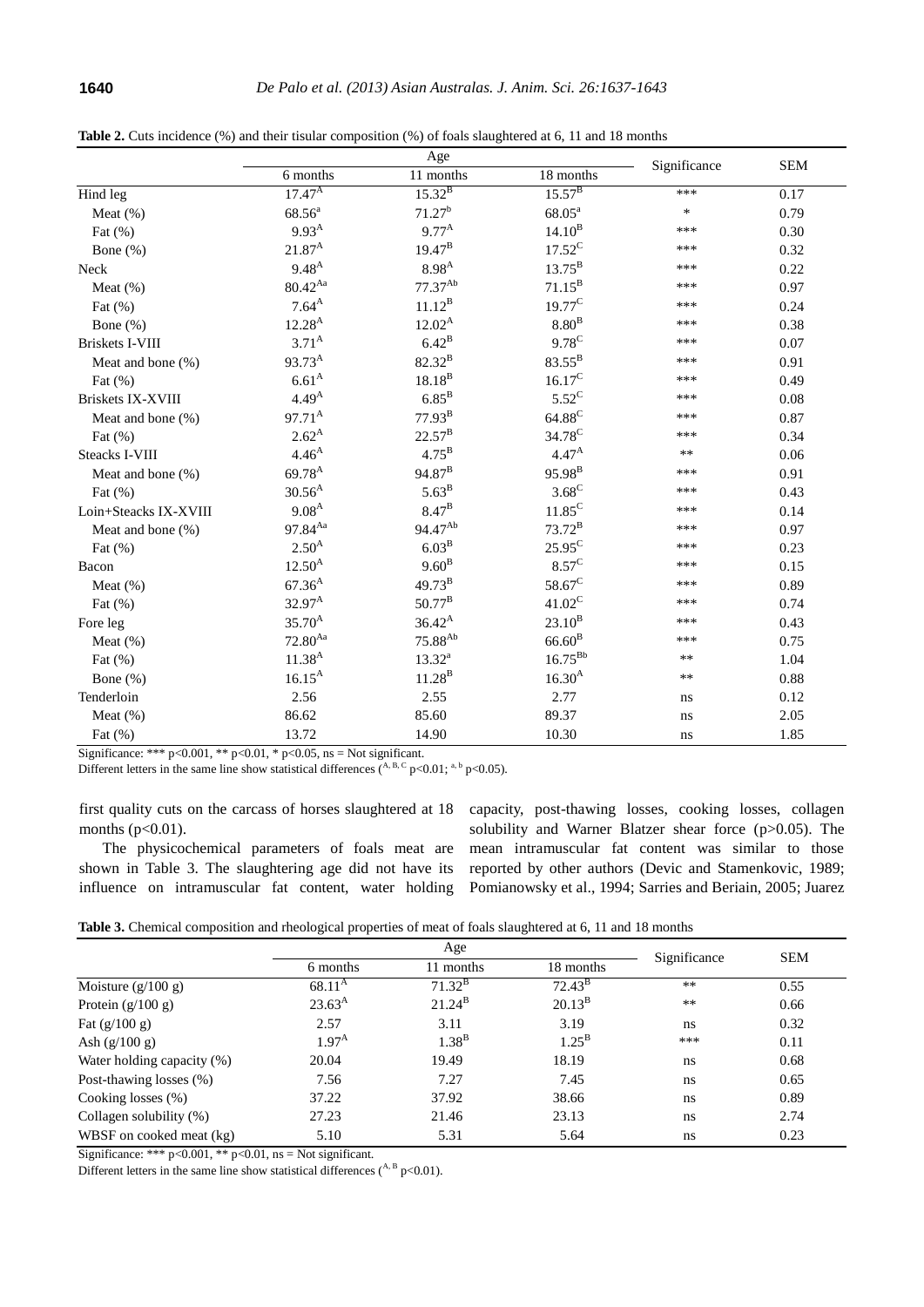et al., 2009), although greater than that observed in horses slaughtered at 9 and 12 months by Franco et al. (2011) and lower than that reported by Badiani et al. (1997), which extended this interval to 9.2% in LD muscle of horses slaughtered between 6 and 10 yrs old. Horses tend to concentrate adipogenesis in the subcutaneous district rather than in the intramuscular one (Rossier and Berger, 1988; De Palo et al., 2012), so this physiological tendency could explain why the slaughtering age did not affect intramuscular fat content. Different results were reported by Sarries and Beriain (2005), as they observed an increasing trend of intramuscular fat with the raise of slaughtering age. They found, investigating meat from horses slaughtered at 16 and 24 months old, that in older animals the longer finishing indoor period could affect these parameters. On the other hand, Franco et al. (2011), studying foals slaughtered at 9 and 12 months old, detected an opposite trend with greater values of intramuscular fat in meat from younger animals. Meat obtained from IHDH horses slaughtered at 6 months displayed lower values of moisture and protein ( $p<0.01$ ) and greater values of ash ( $p<0.001$ ). In the present work, the mean moisture content of IHDH foals appeared similar to those reported by Juarez et al. (2009), Lanza et al. (2009), Tateo et al. (2008), Sarries and Beriain (2005), and greater than those reported by Badiani et al. (1997), but lower than those observed by Franco et al. (2011; 2013). Studying the effect of slaughtering age, some authors observed a similar effect of slaughtering age on moisture content, but no differences on protein content were observed in foals meat (Sarries and Beriain, 2005; Franco et al., 2011).

Fatty acid profile is reported in Table 4. Intramuscular fatty acid profile showed the prevalence of SFA (45.36% to 44.49%), followed by MUFA (28.47% to 30.56%) and finally PUFA (25.41% to 26.09%). By studying the intramuscular fat composition of IHDH foals slaughtered at 11 months, Tateo et al. (2008) found the same distribution shown in the present study. These results agreed with results reported by Lanza et al. (2009) and Juarez et al. (2009). Other authors found MUFA (Renon et al., 1977; Badiani et al., 1997; Franco et al., 2013) or PUFA (Payne, 1971; Jankowska et al., 1996) as the predominant fatty acids. No differences were observed in SFA and PUFA concerning slaughtering ages (p>0.05). On the contrary, MUFA appeared greater in older animals  $(p<0.05)$ . Such difference was possibly due to the increasing trend observed in C 14:1  $(p<0.01)$  and C 16:1  $(p<0.05)$  in relation to age at slaughtering. No differences were found in SFA/MUFA and SFA/PUFA between the experimental groups of this study. Within the SFA, the predominant fatty acid was palmitic (C16:0) which showed to be the most present in horse meat as observed by other authors (Tateo et al., 2008; Lanza et al., 2009) and it was not influenced by slaughtering age  $(p>$ 

Table 4. Fatty acid profile (% of fatty acids methyl esters) from LD muscle of foals slaughtered at 6, 11 and 18 months

|                   | Age                 |                   |                   |              |            |
|-------------------|---------------------|-------------------|-------------------|--------------|------------|
|                   | 6                   | 11                | 18                | Significance | <b>SEM</b> |
|                   | months              | months            | months            |              |            |
| C 12:0            | $1.55^{\rm a}$      | $1.28^{b}$        | $1.25^{b}$        | $\ast$       | 0.27       |
| C14:0             | 5.86                | 5.34              | 5.02              | ns           | 0.36       |
| C14:1             | 1.01 <sup>A</sup>   | 1.36 <sup>B</sup> | 1.38 <sup>B</sup> | **           | 0.23       |
| C <sub>16:0</sub> | 30.98               | 31.77             | 30.92             | ns           | 1.00       |
| C 16:1            | $0.81$ <sup>a</sup> | $1.11^{b}$        | $1.16^{b}$        | *            | 0.12       |
| C 18:0            | 7.01                | 7.02              | 7.31              | ns           | 0.32       |
| C <sub>18:1</sub> | 27.07               | 26.01             | 28.02             | ns           | 1.15       |
| C18:2             | 1.01                | 1.27              | 1.15              | ns           | 0.21       |
| $C$ 18:2 n6       | 19.01               | 18.82             | 18.91             | ns           | 1.09       |
| C 18:3 n6         | 0.55                | 0.66              | 0.71              | ns           | 0.17       |
| $C$ 18:3 n3       | 4.30                | 4.50              | 4.62              | ns           | 0.34       |
| $C$ 20:4 n6       | 0.53                | 0.56              | 0.71              | ns           | 0.10       |
| $n - 3/n - 6$     | 0.22                | 0.23              | 0.23              | ns           | 0.02       |
| SFA               | 45.38               | 45.36             | 44.49             | ns           | 1.51       |
| MUFA              | $28.90^{\rm a}$     | $28.47^{\circ}$   | $30.56^b$         | ∗            | 1.01       |
| PUFA              | 25.41               | 25.82             | 26.09             | ns           | 1.33       |
| SFA/MUFA          | 1.57                | 1.60              | 1.44              | ns           | 0.12       |
| <b>SFA/PUFA</b>   | 1.80                | 1.74              | 1.71              | ns           | 0.18       |

Significance: \*\*  $p<0.01$ , \*  $p<0.05$ , ns = Not significant.

SFA = Satured fatty acids; MUFA = Mono-unsatured fatty acids; PUFA = Poly-unsatured fatty acids.

0.05). As observed by Lanza et al. (2009), also in this study, within MUFA, oleic acid was the predominant, the second fatty acid for concentration, after the palmitic one. Linoleic acid represented the third on total fatty acids and the first on PUFA. These results were similar to that observed by Tateo et al. (2008) and Lanza et al. (2009). The linoleic acid levels were higher than those reported in beef (Muchenje et al., 2009) and lambs (Manso et al., 2009). It is well established that, in ruminants linoleic acid was degraded to MUFA and SFA by a microbial biohydrogenation step, leaving only a small proportion available for deposition in lipid tissue. Alternatively, the linoleic acid proportion in the muscle tissue of monogastric strictly depended on the diet because of its unchanging during passage through the gastro-enteric tract, its absorption in small intestine and incorporation in tissues (Wood et al., 2008). However, horse meat showed a great quantity of UFA, and this tended to increase with the slaughtering age, due to the rising of MUFA concentration (p<0.05). Tateo et al. (2008) stated that, from a nutritional point of view, the meat of IHDH foals was more suitable than veal or beef owing to its high degree of unsaturation of the intramuscular fatty acids. This work confirmed these aspects in all slaughtering age considered.

## **CONCLUSIONS**

Herein, the trial was carried out to evaluate the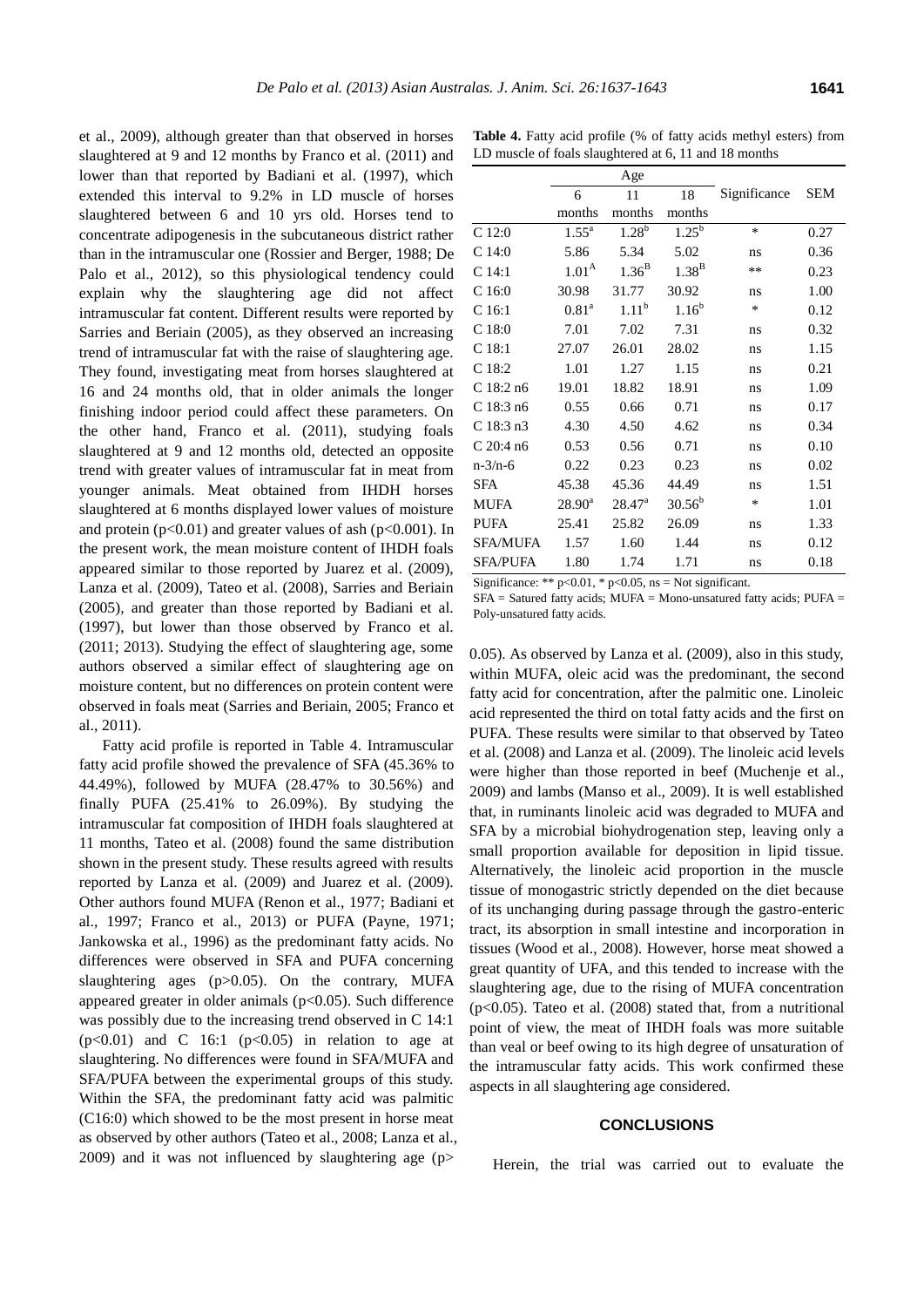characteristics of foals meat depending on the slaughtering age, considering a local Italian horse breed (IHDH) particularly indicated for meat production. The age of foals was found to affect only carcass characteristics and traits, nevertheless age did not heavily impact meat quality. The unsaturation index of intramuscular fatty acids was not affected by slaughtering age, thus confirming that horse meat offers a more suitable dietetic value, when compared to beef. By this way, we conclude that conceivably might be possible to produce meat of IHDH foals during the entire year, without registering any negative influence on meat quality.

## **ACKNOWLEDGEMENTS**

The authors want to thank Dr. Calzaretti Giovanna and Mr. D'Onghia Francesco for their skilled help in meat sampling and in several laboratory analyses.

## **REFERENCES**

- Badiani, A., N. Nanni, P. P. Gatta, B. Tolomelli, and M. Manfredini. 1997. Nutrient profile of horsemeat. J. Food Compost. Anal. 10:254-269.
- Bertram, H. C., H. J. Andersen, A. H. Karlsson, P. Horn, J. Hedegaard, L. Nørgaard, and S. B. Engelsen. 2003. Prediction of technological quality (cooking loss and Napole Yield) of pork based on fresh meat characteristics. Meat Sci. 65:707-712.
- Bligh, E. G. and W. J. Dyer. 1959. A rapid method of total lipid extraction and purification. Can. J. Biochem. Physiol. 37:911- 917.
- Bouton, P. E., P. V. Harris, and W. R. Shorthose. 1971. Effect of ultimate pH upon the water-holding capacity and tenderness of mutton. J. Food Sci. 36:435-439.
- Centoducati, P., A. Maggiolino, P. De Palo, and A. Tateo. 2012. Application of wood's model to lactation curve of Italian heavy draught horse mares. J. Dairy Sci. 95:5770-5775.
- De Palo, P., A. Maggiolino, P. Centoducati, and A. Tateo. 2012. Colour changes in meat of foals as affected by slaughtering age and post-thawing time. Asian-Aust. J. Anim. Sci. 25:1775- 1779.
- De Palo, P., A. Maggiolino, A. Lestingi, and A. Tateo. 2009. Comparison between carcasses of artificially suckled I.H.D.H. (Italian Heavy Draught Horse) foals slaughtered at 6 months and traditional carcasses obtained by foals slaughtered at 11 and 18 months. Ital. J. Anim. Sci. 8:700-702.
- Devic, B. and T. Stamenkovic. 1989. Basic characteristics of the horse meat and the possibilities for its processing. Tehnologia Mesa 30:232-237.
- Franco, D., S. Crecente, J. A. Vazquez, M. Gomez, and J. M. Lorenzo. 2013. Effect of cross breeding and amount of finishing diet on growth parameters, carcass and meat composition of foals slaughtered at 15 months of age. Meat Sci. 93:547-556.
- Franco, D., E. Rodriguez, L. Purrinos, S. Crescente, R. Bermudez, and J. M. Lorenzo. 2011. Meat quality of "Galician Mountain" foals breed. Effect of sex, slaughter age and livestock

production system. Meat Sci. 88:292-298.

- ISO (International Organization for Standardization). 1973. Determination of total fat content. ISO R-1443–1973. International Standards Meat and Meat products. Genève, Switzerland: International Organization for Standardization.
- ISO (International Organization for Standardization). 1998. Determination of ash content. ISO R-936–1998. International Standards Meat and Meat products. Genève, Switzerland: International Organization for Standardization.
- ISO (International Organization for Standardization). 1978. Determination of nitrogen content. ISO R-937–1978. International Standards Meat and Meat products. Genève, Switzerland: International Organization for Standardization.
- Jankowska, B., W. Korzeniowski, and A. Kwiatkowska. 1996. Fatty acid composition of horse's tissue depending on their position in the carcass. Pol. J. Food Nutr. Sci. 5:41-49.
- Juarez, M., O. Polvillo, M. D. Gomez, M. J. Alcalde, F. Romero, and M. Varela. 2009. Breed effects of carcass and meat quality of foals slaughtered at 24 months of age. Meat Sci. 83:224-228.
- Kindt, E., K. Gueneva-Boucheva, J. Rekhter, M. D. Humphries, and H. Hallak. 2003. Determination of hydroxyproline in plasma and tissue using electrospray mass spectrometry. J. Pharm. Biomed. Anal. 33:1081-1092.
- Lanza, M., C. Landi, M. Scerra, V. Galofaro, and P. Pennisi. 2009. Meat quality and intramuscular fatty acid composition of Sanfratellano and Haflinger foals. Meat Sci. 81:142-147.
- Lombardi-Boccia, G., S. Lanzi, and A. Aguzzi. 2005. Aspects of meat quality: Trace elements and B vitamins in raw and cooked meats. J. Food Compost. Anal. 18:39-46.
- Manso T., R. Bodas, T. Castro, V. Jimeno, and A. R. Mantecon. 2009. Animal performance and fatty acid composition of lambs fed with different vegetable oils. Meat Sci. 83:511-516.
- Martuzzi, F., A. L. Catalano, and C. Sussi. 2001. Characteristics of horse meat consumption and production in Italy. Annali della Facoltà di Medicina Veterinaria (Vol. 21). Italy: University of Parma. 213-233.
- Muchenje, V., A. Hugo, K. Dzama, M. Chimonyo, P. E. Strydom, and J.G. Raats. 2009. Cholesterol levels and fatty acid profiles of beef from three cattle breeds raised on natural pasture. J. Food Compost. Anal. 22:354-358.
- Payne, E. 1971. The use of fatty acid composition of lipids in identification of horse and kangaroo meat. J. Sci. Food Agric. 22:250-522.
- Pomianowski, J. F., W. Rotkiewicz, and J. Borowski. 1994. Quality of selected culinary goods with addition of horsemeat. Acta Academiae Agriculturae ac Technicae, Olestensis Technologia Alimentorum 26:63-70.
- Renon, P., G. Comi, and C. Canton. 1979. Acides gras du tissue adipeux de cheval. Archivio Veterinario Italiano, 30:35-40.
- Rossier, E. and C. Berger. 1988. La viande de cheval: des qualities indiscutables et pourtant meconnues. Cahiers de nutrition et de diététique, 23:35-40.
- Sarriés, M. V. and M. J. Beriain. 2005. Carcass characteristics and meat quality of male and female foals. Meat Sci. 70:141-152.
- SAS 1998. Applied statistics and the SAS programming language. Cary, NC, USA: SAS Institute Inc.
- Sӧrensen, S. E. 1981. Relationship between collagen properties and meat tenderness in young bulls of different genotype, weight and feeding intensity. PhD Thesis. The Royal